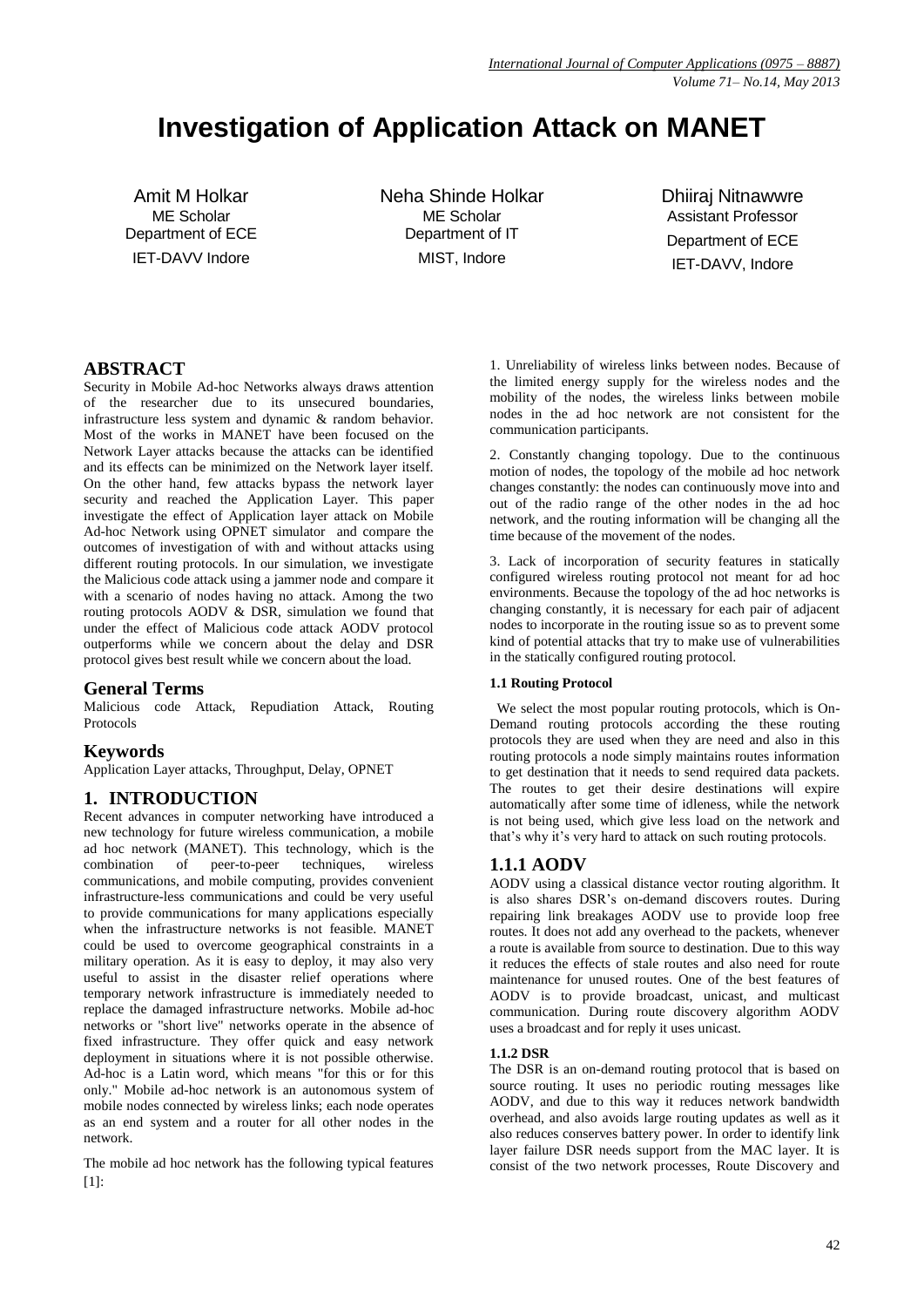Route Maintenance. Both of neither AODV nor DSR guarantees shortest path.

# **2 APPLICATION LAYER ATTACKS**

Applications layer need to be designed to handle frequent disconnection and reconnection with peer applications as well as widely varying delay and packet loss characteristics [3]. Like other layers application layer also vulnerable and attractive layer for the attacker to attack. Because this layer contains user data that supports many protocols such as SMTP, HTTP, TELNET and FTP which have many vulnerabilities and access points for attackers. The main attacks in application layer are malicious code attacks and repudiation attacks.

# **2.1 Malicious Code Attack**

Various malicious codes such as virus, worm, spy-wares and Trojan horse attack both operating systems and user applications that cause the computer system and network to slow down or even damaged. An attacker can produce this type of attacks in MANET and can seek their desire information [4].

# **2.2 Repudiation Attack**

The solution that taken to solve authentication or nonrepudiation attacks in network layer or in transport layer is not enough. Because, repudiation refers to a denial of participation in the communication. Example of repudiation attack on a commercial system: a selfish person could deny conducting an operation on a credit card purchase or deny any on-line transaction [4].

### **Table1. Security attacks at each layer in MANET**

| Layer                     | <b>Attack</b>                                          |
|---------------------------|--------------------------------------------------------|
| Application<br>Layer      | Repudiation, Data Corruption, Malicious<br>code attack |
| <b>Transport</b><br>Layer | Session Hijacking, SYN flooding                        |
| <b>Network</b>            | Wormhole, blackhole,<br>Byzantine,                     |
| Layer                     | flooding, resource consumption,                        |
|                           | location disclosure attacks                            |
| Link<br>Data              | Traffic analysis, monitoring, disruption               |
| Layer                     | MAC (802.11), WEP                                      |
|                           | Weakness                                               |
| Physical                  | Jamming, interceptions, eavesdropping                  |
| Layer                     |                                                        |

## **3. SIMULATION ENVIRONEMNT**

In this paper we have explained the investigative result obtained from the simulation of different scenarios using OPNET Modeller 14.5. There are four different network scenario which we implement in OPNET and they are given below:

- 1.MANET using DSR protocol without attack.
- 2.MANET using AODV protocol without attack.
- 3.MANET using DSR protocol with Malicious code attack.
- 4. MANET using AODV protocol with Malicious code attack.

We compare the above scenarios by taking Delay and Throughput as performance parameter.

#### **5.1 Network Scenario Description**

In the simulation of mobile ad-hoc networks through OPNET we use 6 MANET stations, Jammer node, Profile configuration, Application configuration & Mobility configuration. Attributes of MANET stations are used as below:

- 1.Adhoc routing protocol-AODV/DSR
- 2.Packet size (packets)-infinity
- 3.Addrssing mode –IPv4
- 4.Transmit power -0.0005 (W)
- 5.Buffer size (bits)-256000
- 6.Larg packet processing-Drop

Application configuration model is used in the network topology. The application config node can be used for the following specification.

- 1. ACE Tiers information
- 2. Application specification
- 3. Voice encoder schemes

Profile configuration model is used in the network topology. The profile config node can be used to create user profiles. These user profiles can then be specified on different nodes in the network to generate application layers traffic. Mobility configuration is used to define the mobility of wireless stations.

In our simulation we use a Jammer node to create a Malicious code attack. We use mobile jam pulsed node. A jam pulsed node represents a jammer which can be deployed as a fixed, mobile or satellite node. The jammer provides transmission on a fixed single fixed frequency band which is masked by periodic pulse train in time. We use low power jammer node (.0001W) to show the effect of Jammer even when it transmit low power.

A network scenario with 6 mobile nodes and a jammer node is shown below.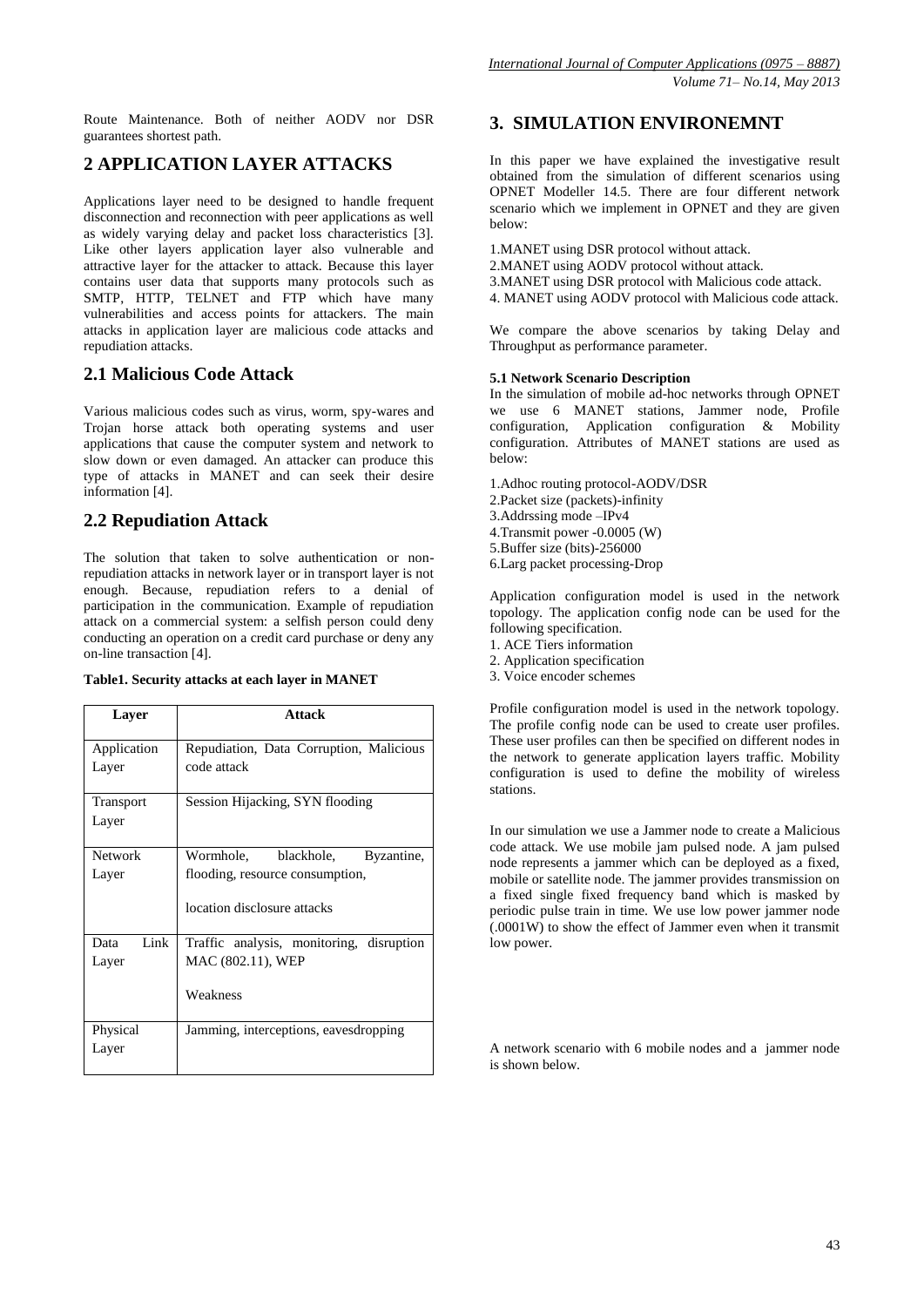

**Fig 1 : Network Scenario with Jammer node**

### **4 SIMULATION RESULT & ANALYSIS**

We got four comparative results, two for each routing protocol (AODV & DSR), between scenarios with one attack and one without attack. We simulate the result keeping simulation time of 300 sec. All results are taken on the scale of time-average. Below we describe the analysis of our simulated result:



**Fig 2: Comparison of Simulation result of Delay in MANET using AODV protocol with and without Malicious code attack**

Above graph shows that using AODV protocol the maximum delay without attack is 0.005854355 at 3 sec and maximum delay with attack is 0.015838839 at 12 sec.



#### **Fig 3: Comparison of Simulation result of Load (bits/sec) in MANET using AODV protocol with and without Malicious code attack**

Above graph shows that using AODV protocol the maximum load with & without attack increases with time.



**Fig 4: Comparison of Simulation result of Delay in MANET using DSR protocol with and without Malicious code attack**